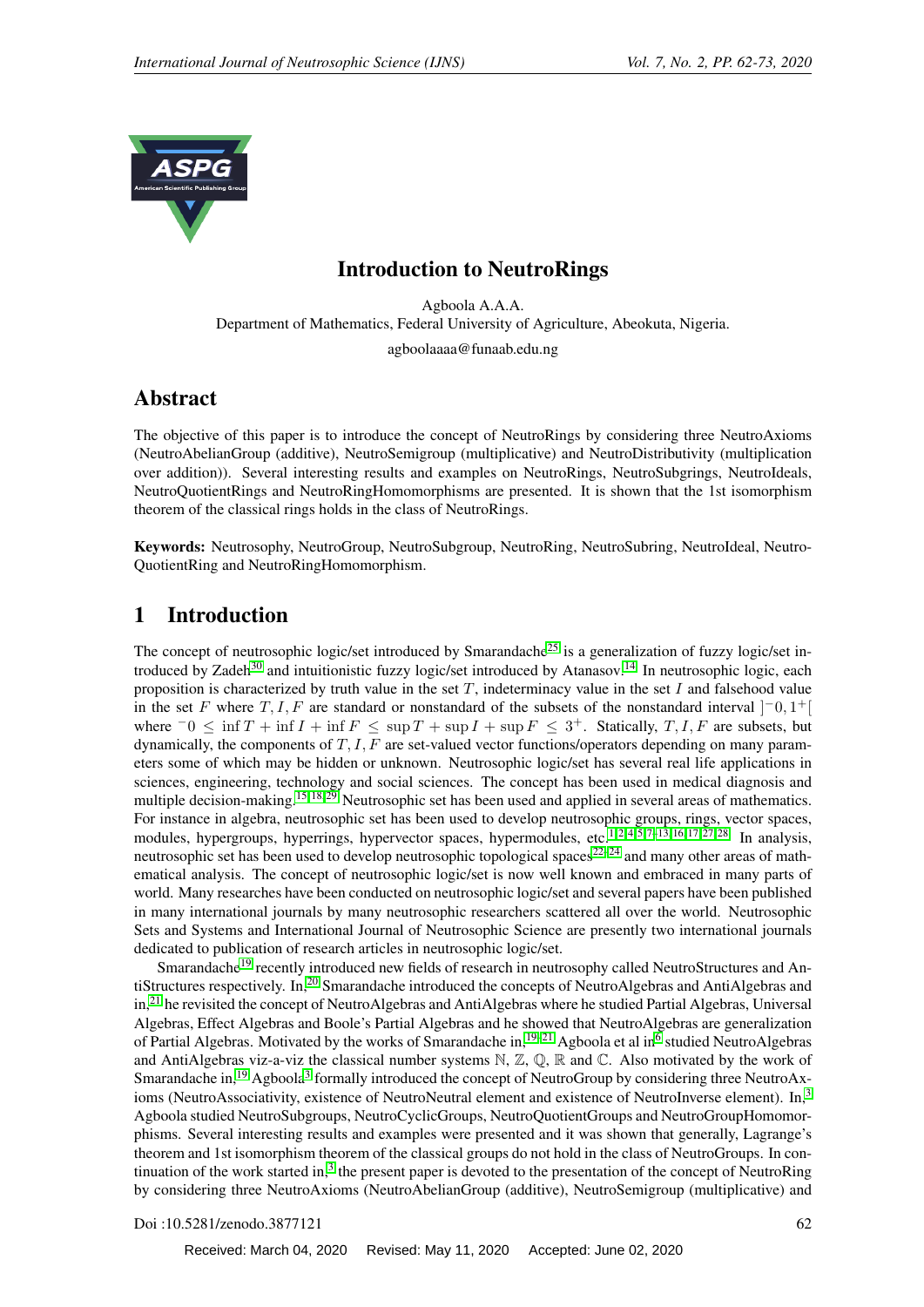NeutroDistributivity (multiplication over addition)). Several interesting results and examples on NeutroRings, NeutroSubgrings, NeutroIdeals, NeutroQuotientRings and NeutroRingHomomorphisms are presented. It is shown that the 1st isomorphism theorem of the classical rings holds in the class of NeutroRings.

## 2 Preliminaries

In this section, we will give some definitions, examples and results that will be useful in other sections of the paper.

Definition 2.1.<sup>[21](#page-10-13)</sup>

- (i) A classical axiom defined on a nonempty set is an axiom that is totally true (i.e. true for all set's elements).
- (ii) A NeutroAxiom (or Neutrosophic Axiom) defined on a nonempty set is an axiom that is true for some set's elements [degree of truth (T)], indeterminate for other set's elements [degree of indeterminacy (I)], or false for the other set's elements [degree of falsehood (F)], where  $T, I, F \in [0, 1]$ , with  $(T, I, F) \neq$  $(1, 0, 0)$  that represents the classical axiom, and  $(T, I, F) \neq (0, 0, 1)$  that represents the AntiAxiom.
- (iii) An AntiAxiom defined on a nonempty set is an axiom that is false for all set's elements.

Therefore, we have the neutrosophic triplet:  $\langle$  Axiom, NeutroAxiom, AntiAxiom  $\rangle$ .

**Definition 2.2.** <sup>[3](#page-9-5)</sup> Let G be a nonempty set and let  $* : G \times G \to G$  be a binary operation on G. The couple  $(G, *)$  is called a NeutroGroup if the following conditions are satisfied:

(i) \* is NeutroAssociative that is there exists at least one triplet  $(a, b, c) \in G$  such that

$$
a * (b * c) = (a * b) * c \tag{1}
$$

and there exists at least one triplet  $(x, y, z) \in G$  such that

$$
x * (y * z) \neq (x * y) * z.
$$
 (2)

(ii) There exists a NeutroNeutral element in G that is there exists at least an element  $a \in G$  that has a single neutral element that is we have  $e \in G$  such that

$$
a * e = e * a = a \tag{3}
$$

and for  $b \in G$  there does not exist  $e \in G$  such that

$$
b * e = e * b = b \tag{4}
$$

or there exist  $e_1, e_2 \in G$  such that

$$
b * e_1 = e_1 * b = b \quad \text{or} \tag{5}
$$

$$
b * e_2 = e_2 * b = b \quad \text{with} \quad e_1 \neq e_2 \tag{6}
$$

(iii) There exists a NeutroInverse element that is there exists an element  $a \in G$  that has an inverse  $b \in G$ with respect to a unit element  $e \in G$  that is

$$
a * b = b * a = e \tag{7}
$$

or there exists at least one element  $b \in G$  that has two or more inverses  $c, d \in G$  with respect to some unit element  $u \in G$  that is

$$
b * c = c * b = u \tag{8}
$$

$$
b * d = d * b = u.
$$
\n<sup>(9)</sup>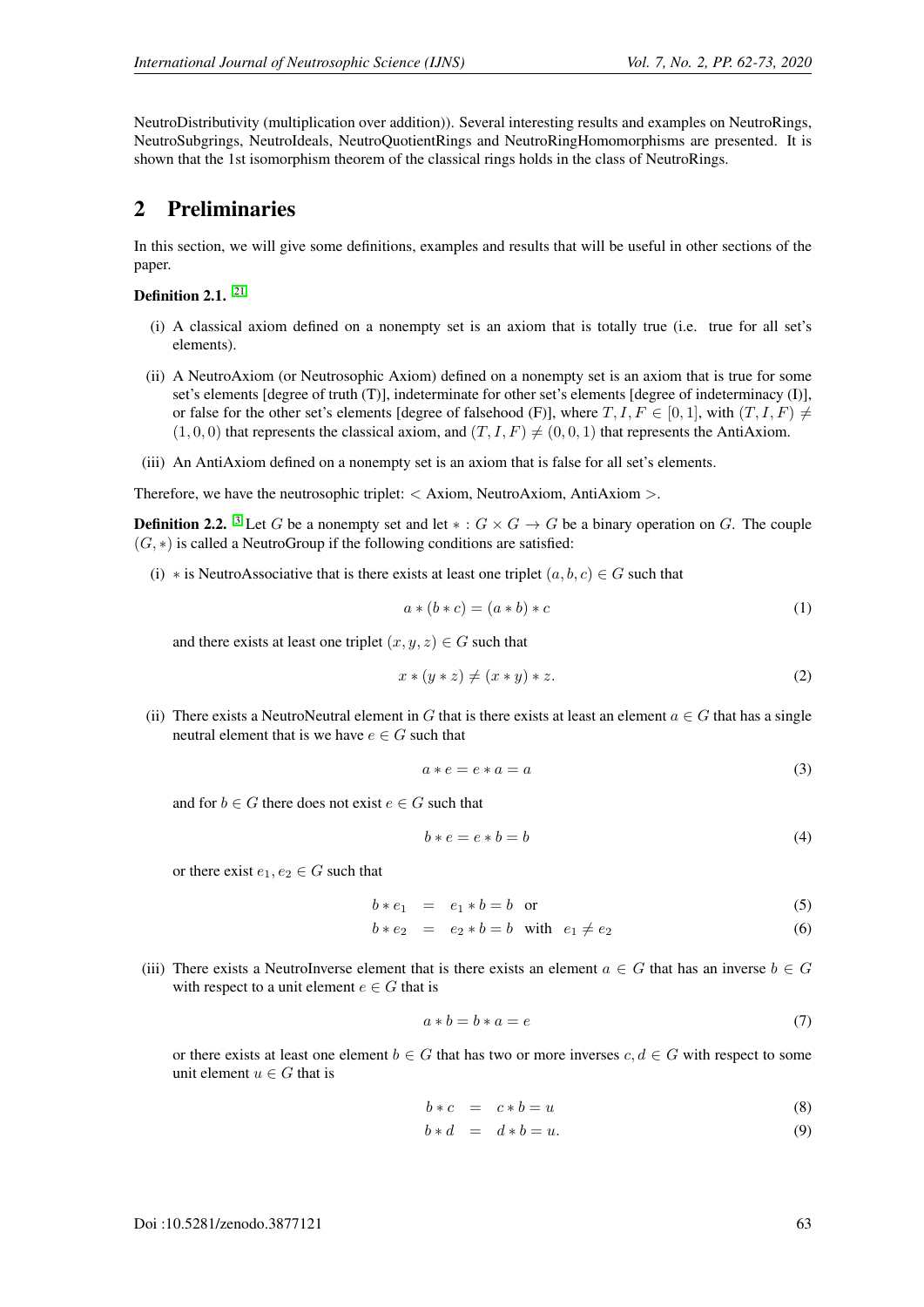In addition, if \* is NeutroCommutative that is there exists at least a duplet  $(a, b) \in G$  such that

$$
a * b = b * a \tag{10}
$$

and there exists at least a duplet  $(c, d) \in G$  such that

$$
c * d \neq d * c,\tag{11}
$$

then  $(G, *)$  is called a NeutroCommutativeGroup or a NeutroAbelianGroup.

If only condition (i) is satisfied, then  $(G, *)$  is called a NeutroSemiGroup and if only conditions (i) and (ii) are satisfied, then  $(G, *)$  is called a NeutroMonoid.

<span id="page-2-0"></span>**Example 2.[3](#page-9-5).** <sup>3</sup> Let  $\mathbb{U} = \{a, b, c, d, e, f\}$  be a universe of discourse and let  $G = \{a, b, c, d\}$  be a subset of  $\mathbb{U}$ . Let  $*$  be a binary operation defined on G as shown in the Cayley table below:

| $\ast$         | $\it a$        | b                     | $\mathfrak c$  | d              |  |
|----------------|----------------|-----------------------|----------------|----------------|--|
| $\overline{a}$ | b              | $\mathcal{C}_{0}^{2}$ | $\it d$        | $\overline{a}$ |  |
| b              | $\overline{c}$ | $\boldsymbol{d}$      | $\overline{a}$ | $\overline{c}$ |  |
| $\overline{c}$ | $_{d}$         | $\alpha$              | b              | $_{d}$         |  |
| $\it d$        | $\it a$        | b                     | c              | $\overline{a}$ |  |

Then  $(G, *)$  is a NeutroAbelianGroup.

**Example 2.4.** <sup>[3](#page-9-5)</sup> Let  $G = \mathbb{Z}_{10}$  and let  $*$  be a binary operation on G defined by  $x * y = x + 2y$  for all  $x, y \in G$ where  $'' +''$  is addition modulo 10. Then  $(G, *)$  is a NeutroAbelianGroup.

**Definition 2.5.** <sup>[3](#page-9-5)</sup> Let  $(G, *)$  be a NeutroGroup. A nonempty subset H of G is called a NeutroSubgroup of G if  $(H, *)$  is also a NeutroGroup.

The only trivial NeutroSubgroup of  $G$  is  $G$ .

**Example 2.6.** <sup>[3](#page-9-5)</sup> Let  $(G, *)$  be the NeutroGroup of **Example [2.3](#page-2-0)** and let  $H = \{a, c, d\}$ . The compositions of elements of  $H$  are given in the Cayley table below.

| $\ast$         | $\boldsymbol{a}$ | c | d       |  |
|----------------|------------------|---|---------|--|
| $\overline{a}$ | b                | d | $\it a$ |  |
| Ċ              | d                | b | d       |  |
| d              | $\boldsymbol{a}$ | c | $\it a$ |  |

Then,  $H$  is a NeutroSubgroup of  $G$ .

**Definition 2.7.** <sup>[3](#page-9-5)</sup> Let  $(G, *)$  and  $(H, \circ)$  be any two NeutroGroups. The mapping  $\phi : G \to H$  is called a homomorphism if  $\phi$  preserves the binary operations  $*$  and  $\circ$  that is if for all  $x, y \in G$ , we have

$$
\phi(x * y) = \phi(x) \circ \phi(y). \tag{12}
$$

The kernel of  $\phi$  denoted by  $Ker\phi$  is defined as

$$
Ker \phi = \{x : \phi(x) = e_H\}
$$
\n(13)

where  $e_H \in H$  is such that  $N_h = e_H$  for at least one  $h \in H$ .

The image of  $\phi$  denoted by  $Im \phi$  is defined as

$$
Im\phi(x) = \{ y \in H : y = \phi(x) \text{ for some } h \in H \}. \tag{14}
$$

If in addition  $\phi$  is a bijection, then  $\phi$  is an isomorphism and we write  $G \cong H$ .

**Theorem 2.8.** <sup>[3](#page-9-5)</sup> Let  $(G, *)$  and  $(H, \circ)$  be NeutroGroups and let  $N_x = e_G$  such that  $e_G * x = x * e_G = x$  for *at least one*  $x \in G$  *and let*  $N_y = e_H$  *such that*  $e_H * y = y * e_H = y$  *for at least one*  $y \in H$ *. Suppose that*  $\phi: G \to H$  *is a NeutroGroup homomorphism. Then:* 

*(i)*  $\phi(e_G) = e_H$ .

*(ii)*  $Ker\phi$  *is a NeutroSubgroup of G.* 

Doi :10.5281/zenodo.3877121 64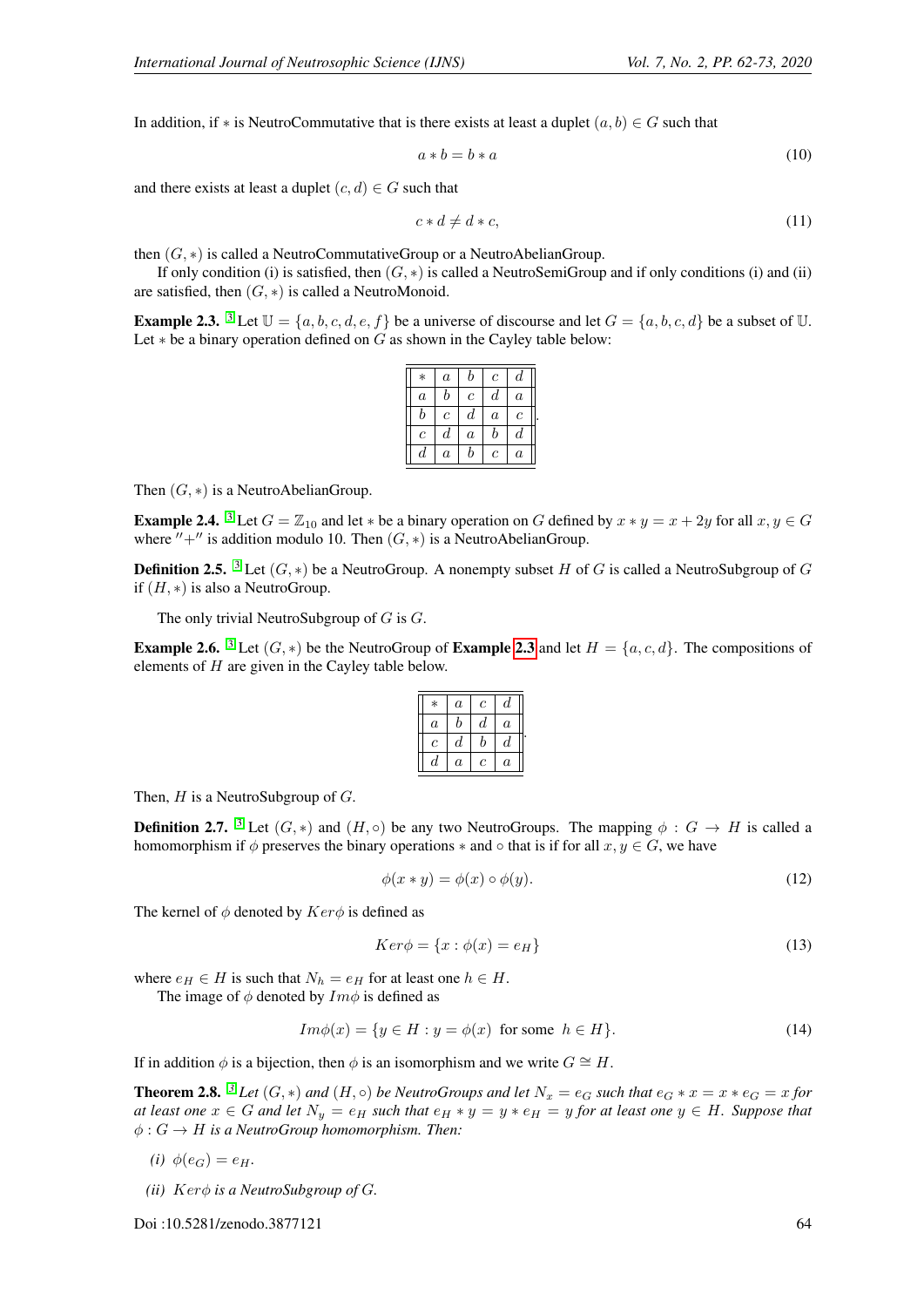- *(iii)* Imφ *is a NeutroSubgroup of H.*
- *(iv)*  $\phi$  *is injective if and only if*  $Ker\phi = \{e_a\}.$

**Theorem 2.9.** *<sup>[3](#page-9-5)</sup> Let* H *be a NeutroSubgroup of a NeutroGroup*  $(G, *)$ *. The mapping*  $\psi : G \to G/H$  *defined by*

$$
\psi(x) = xH \quad \forall \ x \in G
$$

*is a NeutroGroup homomorphism and the*  $Ker\psi \neq H$ .

**Theorem 2.10.** <sup>[3](#page-9-5)</sup> Let  $\phi$  :  $G \to H$  be a NeutroGroup homomorpism and let  $K = Ker\phi$ . Then the mapping  $\psi: G/K \to Im\phi$  *defined by* 

$$
\psi(xK) = \phi(x) \quad \forall \ x \in G
$$

*is a NeutroGroup epimorphism and not an isomorphism.*

## 3 Development of NeutroRings and their Properties

The new concept of NeutroRing is developed and studied in this section by considering three NeutroAxioms (NeutroAbelianGroup (additive), NeutroSemigroup (multiplicative) and NeutroDistributivity (multiplication over addition)). Several interesting results and examples are presented.

**Definition 3.1.** (a) A NeutroRing  $(R, +, .)$  is a ring structure that has at least one NeutroOperation among  $'' +''$  and "." or at least one NeutroAxiom. Therefore, there are many cases of NeutroRing, depending on the number of NeutroOperations and NeutroAxioms, and which of them are Neutro-Sophicated.

For the purposes of this paper, the following definition of a NeutroRing will be adopted:

- (b) Let R be a nonempty set and let  $+, \, : \, R \times R \to R$  be binary operations of ordinary addition and multiplication on R. The triple  $(R, +, \cdot)$  is called a NeutroRing if the following conditions are satisfied:
	- (i)  $(R, +)$  is a NeutroAbelianGroup.
	- (ii)  $(R, .)$  is a NeutroSemiGroup.
	- (iii) "." is both left and right NeutroDistributive over "+" that is there exists at least a triplet  $(a, b, c) \in$ R and at least a triplet  $(d, e, f) \in R$  such that

$$
a.(b+c) = a.b + a.c \tag{15}
$$

$$
(b+c).a = b.a + c.a \tag{16}
$$

$$
d.(e+f) \neq d.e + d.f \tag{17}
$$

$$
(e+f).d \neq e.d+f.d.
$$
\n
$$
(18)
$$

If "." is NeutroCommutative, then  $(R, +, .)$  is called a NeutroCommutativeRing. We will sometimes write  $a.b = ab$ .

**Definition 3.2.** Let  $(R, +, \cdot)$  be a NeutroRing.

- (i) R is called a finite NeutroRing of order n if the number of elements in R is n that is  $o(R) = n$ . If no such *n* exists, then R is called an infinite NeutroRing and we write  $o(R) = \infty$ .
- (ii) R is called a NeutroRing with NeutroUnity if there exists a multiplicative NeutroUnity element  $u \in R$ such that  $ux = xu = x$  that is  $U_x = u$  for at least one  $x \in R$ .
- (iii) If there exists a least positive n such that  $nx = e$  for at least one  $x \in R$  where e is an additive NeutroElement in R, then R is called a NeutroRing of characteristic n. If no such n exists, then R is called a NeutroRing of characteristic NeutroZero.
- (iv) An element  $x \in R$  is called a NeutroIdempotent element if  $x^2 = x$ .
- (v) An element  $x \in R$  is called a NeutroINilpotent element if for the least positive integer n, we have  $x^n = e$  where e is an additive NeutroNeutral element in R.
- (vi) An element  $e \neq x \in R$  is called a NeutroZeroDivisor element if there exists an element  $e \neq y \in R$  such that  $xy = e$  or  $yx = e$  where e is an additive NeutroNeutral element in R.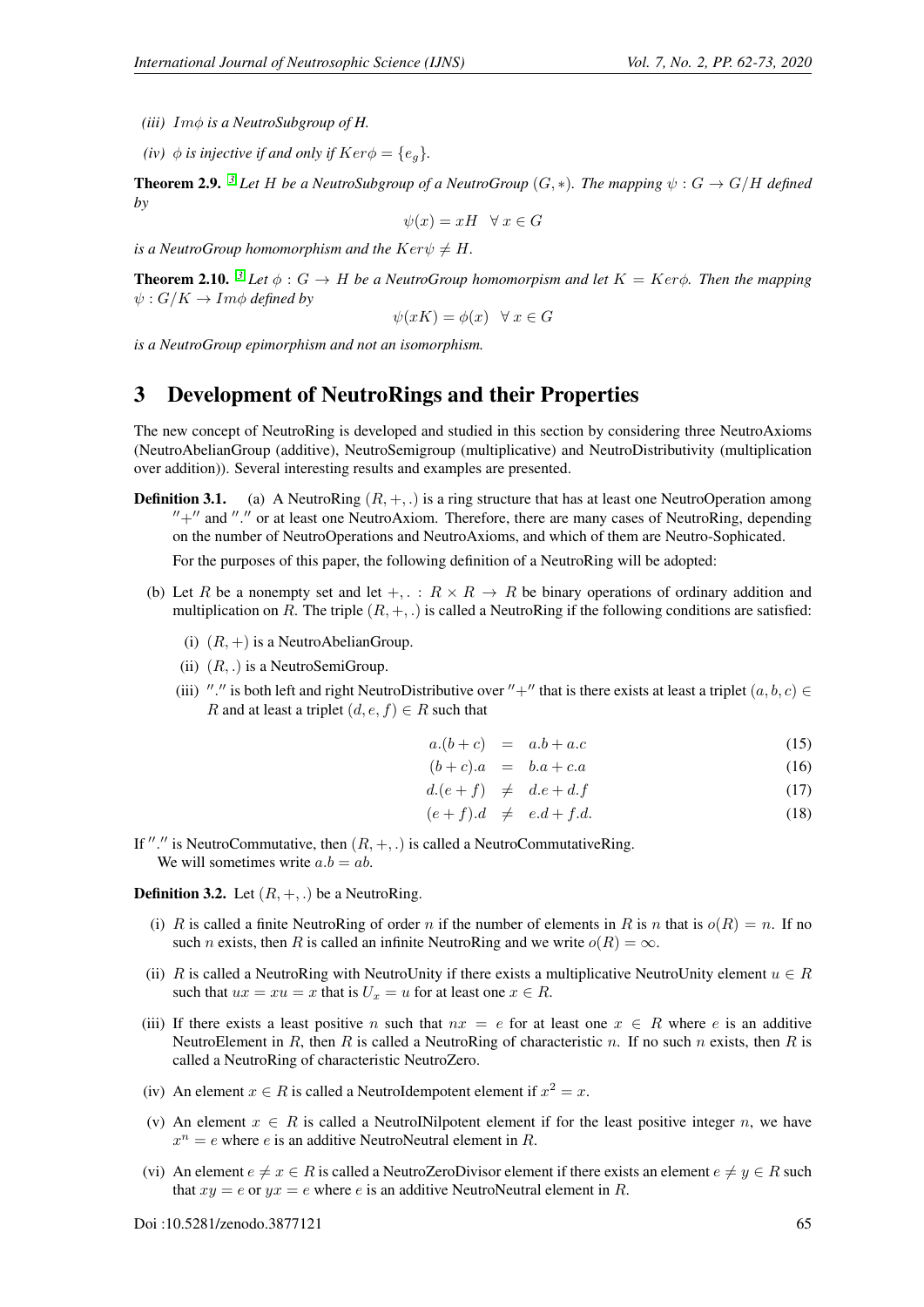(vii) An element  $x \in R$  is called a multiplicative NeutroInverse element if there exists at least one  $y \in R$ such that  $xy = yx = u$  where u is the multiplicative NeutroUnity element in R.

**Definition 3.3.** Let  $(R, +, \cdot)$  be a NeutroCommutativeRing with NeutroUnity. Then

- (i)  $R$  is called a NeutroIntegralDomain if  $R$  has no at least one NeutroZeroDivisor element.
- (ii)  $R$  is called a NeutroField if  $R$  has at least one NeutroInverse element.

<span id="page-4-0"></span>**Example 3.4.** Let  $\mathbb{X} = \{a, b, c, d\}$  be a universe of discourse and let  $R = \{a, b, c\}$  be a subset of  $\mathbb{X}$ . Let  $'' +''$ and "." be binary operations defined on  $R$  as shown in the Cayley tables below:

|                | $a \mid b \mid c$ |  |                | a <sub>1</sub> | b <sub>1</sub>    | $\overline{c}$ |
|----------------|-------------------|--|----------------|----------------|-------------------|----------------|
| $\overline{a}$ | $a \mid b \mid b$ |  | a              |                | $a \mid a \mid$   |                |
|                | $c \mid a \mid$   |  |                | $\it a$        | $\mathfrak{c}$    |                |
| $\epsilon$     | $b \mid c \mid$   |  | $\mathfrak{c}$ |                | $a \mid c \mid b$ |                |

It is clear from the table that:

$$
c + (b + c) = (c + b) + c = a,
$$
  
\n
$$
a + (b + c) = b, \text{ but } (a + b) + c = c \neq b.
$$
  
\n
$$
a + c = c + a = b,
$$
  
\n
$$
a + b = b, \text{ but } b + a = c \neq b.
$$

This shows that  $'' +''$  is NeutroAssociative and NeutroCommutative. Hence,  $(R, +)$  is a commutative NeutroSemiGroup.

Next, let  $N_x$  and  $I_x$  represent additive neutral element and additive inverse element respectively with respect to any element  $x \in R$ . Then

$$
N_a = a,
$$
  
\n
$$
I_a = a.
$$
  
\n
$$
N_b
$$
 does not exist,  
\n
$$
I_b
$$
 does not exist.  
\n
$$
N_c = b,
$$
  
\n
$$
I_c = a.
$$

Hence,  $(R, +)$  is a NeutroAbelianGroup.

Next, consider

$$
b(cb) = (bc)b = a,
$$
  

$$
c(bc) = a \text{ but } (cb)c = b \neq a.
$$

This shows that  $(R, .)$  is NeutroAssociative.

Lastly, consider

$$
a.(b + c) = a.b + a.c = a,
$$
  
\n
$$
b.(c + a) = c, \text{ but } b.c + b.a = a \neq c.
$$
  
\n
$$
(b + b).b = b.b + b.b = a,
$$
  
\n
$$
(b + a).c = b, \text{ but } b.c + a.c = a \neq b.
$$
  
\n
$$
a.b = b.a = a,
$$
  
\n
$$
b.c = a, \text{ but } c.b = c \neq a.
$$

This shows that "." is both left and right NeutroDistributive over  $" +"$  and it is NeutroCommutative. Hence,  $(R, +, .)$  is a NeutroCommutativeRing. Since  $U_a = a$  that is  $aa = a$ , it follows that  $(R, +, .)$  is a NeutroCommutativeRing with NeutroUnity.

It is observed that  $a''$  is both NeutroIdempotent and NeutroNilpotent element in R. NeutroZeroDivisor elements in R are  $''a, b, c''$ . Again, R is a NeutroField but not a NeutroIntegralDomain.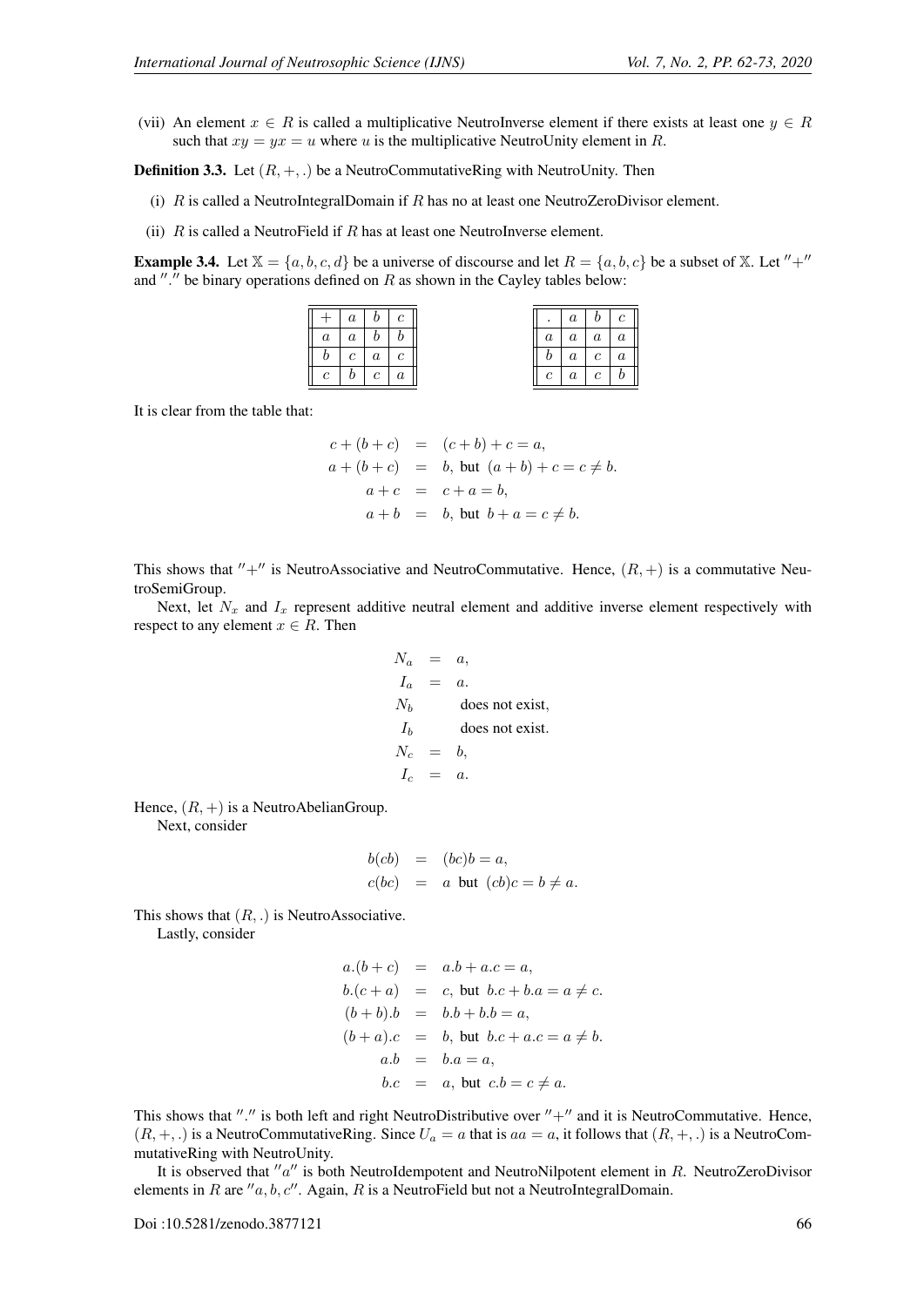Theorem 3.5. *Every NeutroField* R *is not necessarily a NeutroIntegralDomain.*

**Example 3.6.** Let  $X = \mathbb{Z}_{10}$  and let  $\oplus$  and  $\odot$  be two binary operations on X defined by  $x \oplus y = 2x + y$  and  $x \odot$  $y = x + 4y$  for all  $x, y \in X$  where "+" is addition modulo 10. Then  $(X, \oplus, \odot)$  is a NeutroCommutativeRing. To see this:

(i)  $(X, \oplus)$  is a NeutroAbelianGroup: Let  $x, y, z \in X$ . Then

$$
x \oplus (y \oplus z) = 2x + 2y + z \text{ and } (x \oplus y) \oplus z = 4x + 2y + z, \text{ equating these we have}
$$
  
\n
$$
2x + 2y + z = 4x + 2y + z
$$
  
\n
$$
\Rightarrow 2x = 0
$$
  
\n
$$
\therefore x = 0,5.
$$

Thus, only the triplets  $(0, x, y)$  and  $(5, x, y)$  can verify the associativity of  $\oplus$  (degree of associativity =  $20\%$ ) and therefore,  $\oplus$  is NeutroAsociative.

- (ii) Existence of NeutroNeutral and NeutroInverse elements: Let  $e \in X$  such that  $x \oplus e = 2x + e = x$ and  $e \oplus x = 2e + x = x$ . Then  $2x + e = 2e + x$  from which we obtain  $e = x$ . But then, only  $0 \oplus 0 = 0$  and  $5 \oplus 5 = 5$  in X (degree of existence of neutral element = 20%). This shows that X has a NeutroNeutral element. It can also be shown that X has a NeutroInverse element.
- (iii) NeutroComutativity of  $\oplus$ : Let  $x \oplus y = 2x + y$  and  $y \oplus x = 2y + x$  so that  $2x + y = 2y + x$ from which we obtain  $x = y$ . This shows that only the duplet  $(x, x)$  can verify commutativity of  $\oplus$ (degree of commutativity =  $10\%$ ) that is,  $\oplus$  is NeutroCommutative. Hence,  $(X, \oplus)$  is a NeutroAbelian-Group.
- (iv)  $(X, \odot)$  is a NeutroSemiGroup: Let  $x, y, z \in X$ . Then

$$
x \odot (y \odot z) = x + 4y + 16z \text{ and } (x \odot y) \odot z = x + 4y + 4z
$$

so that  $x + 4y + 16z = x + 4y + 4z$  from which we obtain  $12z = 0$  so that  $z = 0, 5$ . Hence, only the triplets  $(x, y, 0)$  and  $(x, y, 5)$  can verify associativity of  $\odot$  (degree of associativity = 20%) and consequently,  $(X, \odot)$  is a NeutroSemigroup.

(v) **NeutroDistributivity:** Let  $x, y, z \in X$ . Then

$$
x \odot (y \oplus z) = x + 8y + 4z, (x \odot y) \oplus (x \odot z) = 3x + 8y + 4z \text{ so that}
$$
  
\n
$$
x + 8y + 4z = 3x + 8y + 4z
$$
  
\n
$$
\Rightarrow 2x = 0
$$
  
\n
$$
\therefore x = 0, 5.
$$

This shows that only the triplets  $(0, y, z)$  and  $(5, y, z)$  can verify left distributivity of  $\odot$  over  $\oplus$ (degree of left distributivity  $= 20\%$ ). Again,

$$
(y \oplus z) \odot x = 4x + 2y + z, (y \odot x) \oplus (z \odot x) = 12x + 2y + z \text{ so that}
$$
  
\n
$$
4x + 2y + z = 12x + 2y + z
$$
  
\n
$$
\Rightarrow 8x = 0
$$
  
\n
$$
\therefore x = 0,5.
$$

This shows that only the triplets  $(0, y, z)$  and  $(5, y, z)$  can verify right distributivity of  $\odot$  over  $\oplus$ (degree of right distributivity = 20%). Thus,  $\odot$  is both left and right NeutroDistributive over  $\oplus$ . Finally, let  $x \odot y = x + 4y$  and  $y \odot x = y + 4x$ . Putting  $x + 4y = y + 4x$  we have  $x = y$  showing that only the duplet  $(x, x)$  can verify the commutativity of  $\odot$  (degree of commutativity = 10%). Hence,  $\odot$ is NeutroCommutative and accordingly,  $(X, \oplus, \odot)$  is a NeutroCommutativeRing.

**Theorem 3.7.** Let  $(R_i, +, \cdot), i = 1, 2, \cdots, n$  be a family of NeutroRings. Then

- *(i)*  $R = \bigcap_{i=1}^{n} R_i$  *is a NeutroRing.*
- *(ii)*  $R = \prod_{i=1}^{n} R_i$  *is a NeutroRing.*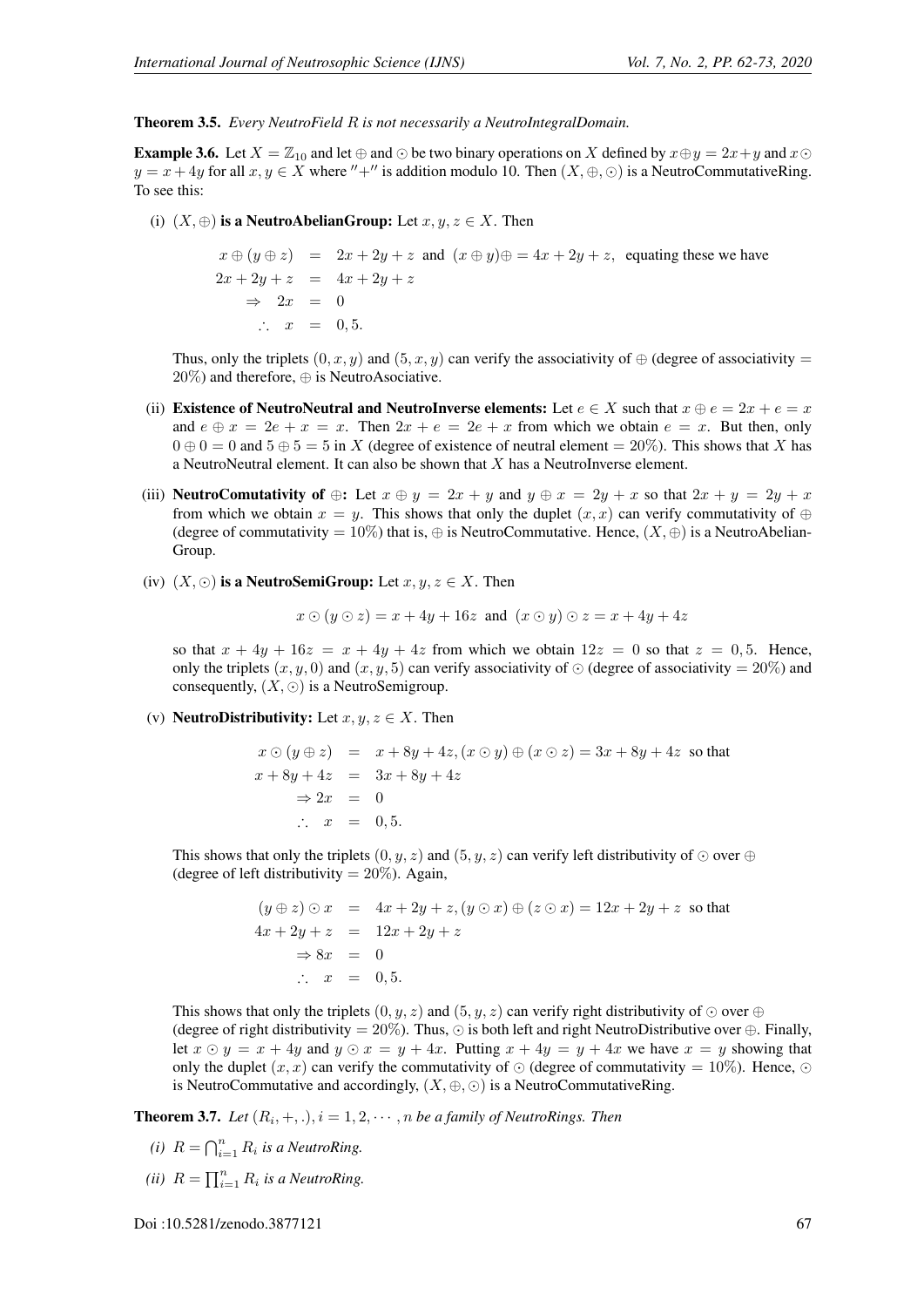**Definition 3.8.** Let  $(R, +, \cdot)$  be a NeutroRing. A nonempty subset S of R is called a NeutroSubring of R if  $(S, +, .)$  is also a NeutroRing.

The only trivial NeutroSubring of  $R$  is  $R$ .

<span id="page-6-0"></span>**Example 3.9.** Let  $(R, +, \cdot)$  be the NeutroRing of **Example [3.4](#page-4-0)** and let  $S = \{a, b\}$ . The compositions of elements of S are given in the Cayley tables below.

|                | $\it a$ | $\lfloor b \rfloor$              |                | $\boldsymbol{a}$ | $\boldsymbol{b}$ |
|----------------|---------|----------------------------------|----------------|------------------|------------------|
| $\overline{a}$ | $\it a$ | $\begin{array}{c} b \end{array}$ | $\,a$          | $\boldsymbol{a}$ | $\overline{a}$   |
| b              |         | $\boldsymbol{a}$                 | $\overline{v}$ | $\boldsymbol{a}$ | $\boldsymbol{c}$ |

Then,  $S$  is a NeutroSubring of  $R$ . To see this:

(i)  $(S,+)$  is a NeutroAbelianGroup:

$$
a + (a + b) = (a + a) + b = b,
$$
  
\n
$$
b + (a + b) = a, \text{ but } (b + a) + b = c \neq a.
$$
  
\n
$$
N_a = a,
$$
  
\n
$$
I_a = a,
$$
  
\n
$$
N_b \qquad \text{does not exist,}
$$
  
\n
$$
I_b \qquad \text{does not exist.}
$$
  
\n
$$
a + a = a, \text{ but } a + b = b, b + a = c \neq b.
$$

Hence,  $(S, +)$  is a NeutroAbelianGroup.

(ii)  $(S, .)$  is a NeutroSemigroup:

$$
a(ba) = (ab)a = a,
$$
  
\n
$$
b(bb) = a, \text{ but } (bb)b = c \neq a.
$$

This shows that  $(S, .)$  is a NeutroSemigroup.

### (iii) NeutroDistributivity:

|  | $a(a+b) = aa + ab = a,$                     |
|--|---------------------------------------------|
|  | $b(b+a) = a$ , but $bb + ba = b \neq a$ .   |
|  | $(b+a)a = ba + aa = a,$                     |
|  | $(a + b)a = c$ , but $aa + ba = a \neq c$ . |

This shows that both left and right NeutroDistributivity hold. Accordingly,  $(S, +, .)$  is a NeutroRing. Since S is a subset of R, it follows that S is NeutroSubring of R.

**Theorem 3.10.** *Let*  $(R, +, .)$  *be a NeutroRing and let*  $\{S_i\}$ ,  $i = 1, 2, \dots, n$  *be a family of NeutroSubrings of* R*. Then*

- *(i)*  $S = \bigcap_{i=1}^{n} S_i$  *is a NeutroSubring of R.*
- *(ii)*  $S = \prod_{i=1}^{n} S_i$  *is a NeutroSubring of R.*

*Proof.* Obvious.

**Definition 3.11.** Let  $(R, +, \cdot)$  be a NeutroRing. A nonempty subset I of R is called a left NeutroIdeal of R if the following conditions hold:

- (i)  $I$  is a NeutroSubring of  $R$ .
- (ii)  $x \in I$  and  $r \in R$  imply that at least one  $xr \in I$  for all  $r \in R$ .

**Definition 3.12.** Let  $(R, +, \cdot)$  be a NeutroRing. A nonempty subset I of R is called a right NeutroIdeal of R if the following conditions hold:

 $\boldsymbol{b}$  $\overline{a}$   $\Box$ 

 $\Box$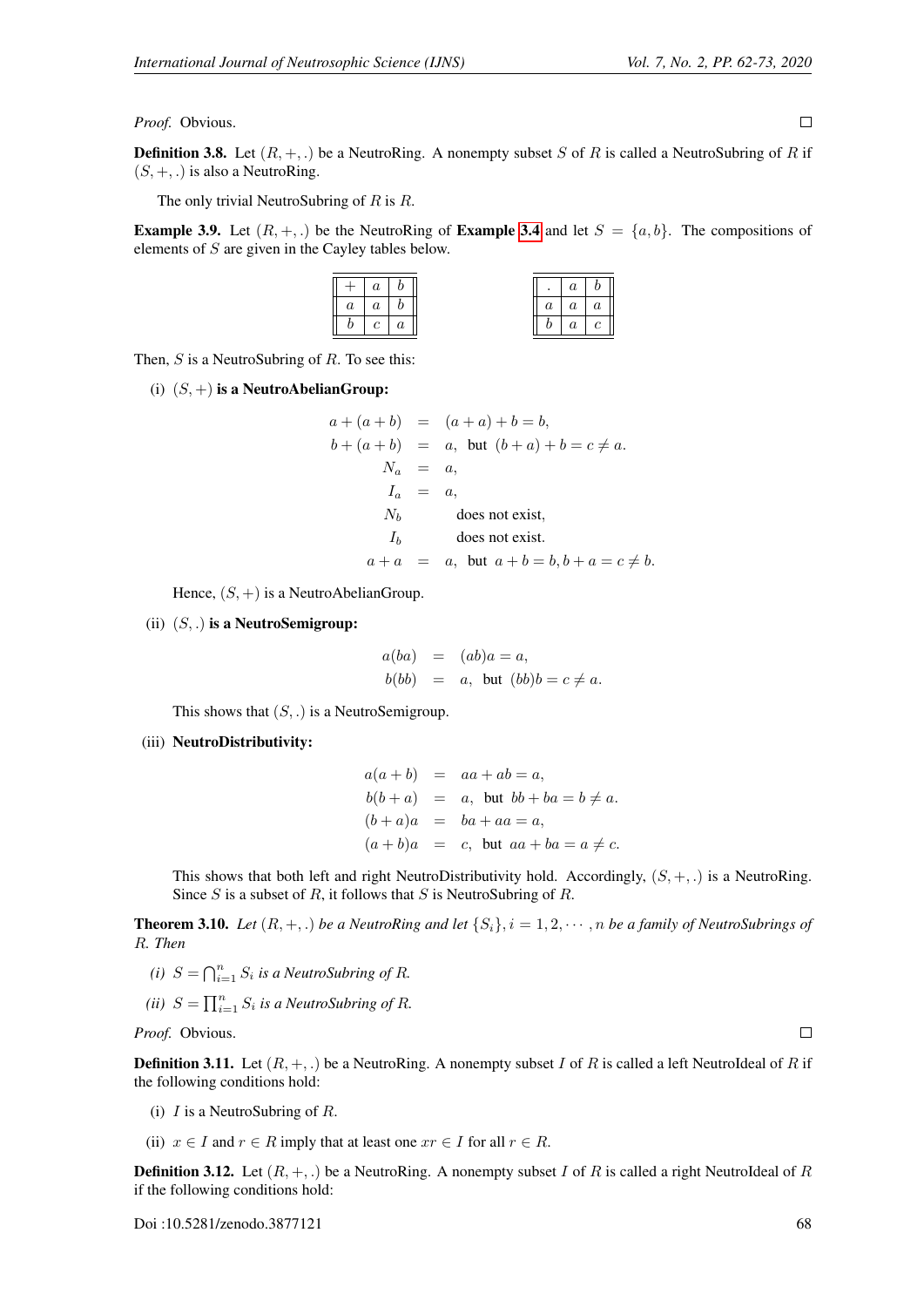- (i)  $I$  is a NeutroSubring of  $R$ .
- (ii)  $x \in I$  and  $r \in R$  imply that at least one  $rx \in I$  for all  $r \in R$ .

**Definition 3.13.** Let  $(R, +, \cdot)$  be a NeutroRing. A nonempty subset I of R is called a NeutroIdeal of R if the following conditions hold:

- (i)  $I$  is a NeutroSubring of  $R$ .
- (ii)  $x \in I$  and  $r \in R$  imply that at least one  $xr, rx \in I$  for all  $r \in R$ .

<span id="page-7-0"></span>**Example 3.14.** Let  $R = \{a, b, c\}$  be the NeutroRing of **Example [3.4](#page-4-0)** and let  $I = S = \{a, b\}$  be the Neutro-Subring of  $R$  given in **Example [3.9](#page-6-0)**. Consider the following:

 $aa = a, ab = a, ac = a, ba = a, bb = c \notin I, bc = a.$ 

This shows that  $I$  is a left NeutroIdeal of  $R$ . Again,

$$
aa = a, ba = a, ca = a, ab = a, bb = c \notin I, cb = c \notin I.
$$

This also shows that  $I$  is a right NeutroIdeal of  $R$ . Hence,  $I$  is a NeutroIdeal of  $R$ .

**Theorem 3.15.** *Let*  $(R, +, .$  *be a NeutroRing and let*  $\{I_i\}$ ,  $i = 1, 2, \dots, n$  *be a family of NeutroIdeals of R. Then*

- *(i)*  $I = \bigcap_{i=1}^n I_i$  *is a NeutroIdeal of R.*
- *(ii)*  $I = \sum_{i=1}^{n} I_i$  *is a NeutroIdeal of R.*

*Proof.* Obvious.

**Definition 3.16.** Let  $(R, +, \cdot)$  be a NeutroRing and let I be a NeutroIdeal of R. The set  $R/I$  is defined by

$$
R/I = \{x + I : x \in R\}.
$$
 (19)

For  $x + I, y + I \in R/I$  with at least a pair  $(x, y) \in R$ , let  $\oplus$  and  $\odot$  be binary operations on  $R/I$  defined as follows:

$$
(x+I) \oplus (y+I) = (x+y) + I,
$$
\n(20)

$$
(x+I)\odot(y+I) = xy+I.
$$
\n(21)

Then it can be shown that the tripple  $(R/I, \oplus, \odot)$  is a NeutroRing which we call a NeutroQuotientRing.

**Example 3.17.** Let R be the NeutroRing of **Example [3.4](#page-4-0)** and let I be its NeutroIdeal of **Example [3.14](#page-7-0)**. Then

$$
a + I = \{a, b\} = I,
$$
  
\n
$$
b + I = \{a, c\},
$$
  
\n
$$
c + I = \{b, c\},
$$
  
\n
$$
R/I = \{a + I, b + I, c + I\} = \{\{a, b\}, \{a, c\}, \{b, c\}\}.
$$

Consider the Cayley tables below:

|  |                         | $ a+I b+I c+I $                       |       | $\alpha$       |
|--|-------------------------|---------------------------------------|-------|----------------|
|  | $a+I$ $a+I$ $b+I$ $b+I$ |                                       | $a+I$ | $\overline{a}$ |
|  | $b+I$ $c+I$ $a+I$ $c+I$ |                                       | $b+I$ | $\overline{a}$ |
|  |                         | $c+I \mid b+I \mid c+I \mid a+I \mid$ | $c+I$ | $\overline{a}$ |
|  |                         |                                       |       |                |

| $\left( \bullet \right)$ |                                  | $a+I \mid b+I \mid c+I$ |  |
|--------------------------|----------------------------------|-------------------------|--|
|                          | $a+I \mid a+I \mid a+I \mid a+I$ |                         |  |
|                          | $b+I \mid a+I \mid c+I \mid a+I$ |                         |  |
|                          | $c+I \mid a+I \mid c+I \mid b+I$ |                         |  |

It easy to deduce from the tables that  $(R/I, \oplus, \odot)$  is a NeutroRing.

Theorem 3.18. *Let* I *be a NeutroIdeal of the NeutroRing* R*. Then* R/I *is a NeutroCommutativeRing with NeutroUnity if and only if* R *is a NeutroCommutativeRing with NeutroUnity.*

*Proof.* Easy.

Doi :10.5281/zenodo.3877121 69

 $\Box$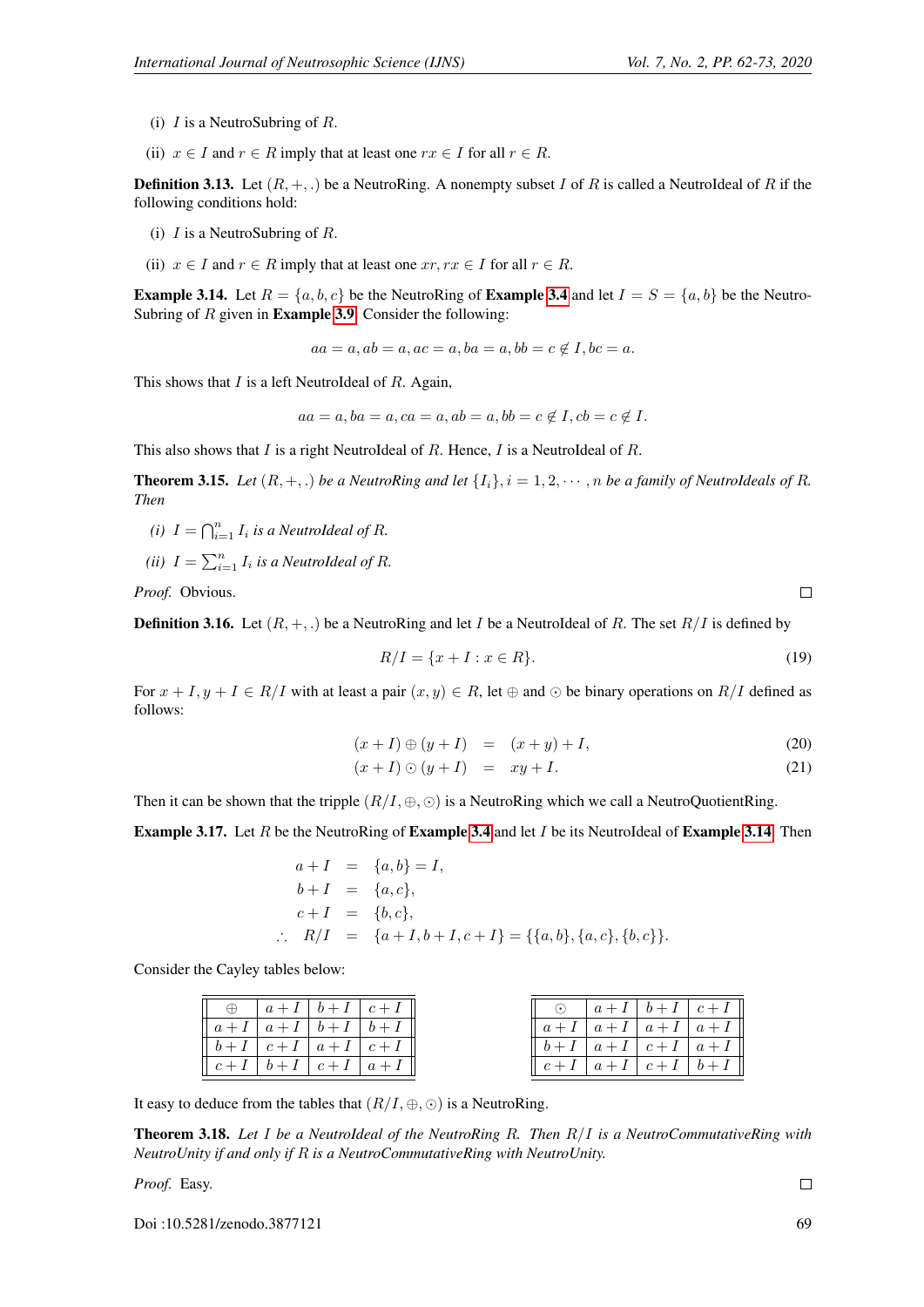**Definition 3.19.** Let  $(R, +, .)$  and  $(S, +', .')$  be any two NeutroRings. The mapping  $\phi : R \to S$  is called a NeutroRingHomomorphism if  $\phi$  preserves the binary operations of R and S that is if for at least a pair  $(x, y) \in R$ , we have:

$$
\phi(x+y) = \phi(x) +' \phi(y), \qquad (22)
$$

$$
\phi(x.y) = \phi(x) \cdot \phi(y). \tag{23}
$$

The kernel of  $\phi$  denoted by  $Ker\phi$  is defined as

$$
Ker \phi = \{x : \phi(x) = e_R\}
$$
\n(24)

where  $e_R \in R$  is such that  $N_r = e_R$  for at least one  $r \in R$ .

The image of  $\phi$  denoted by  $Im \phi$  is defined as

$$
Im \phi = \{ y \in S : y = \phi(x) \text{ for at least one } y \in S \}. \tag{25}
$$

If in addition  $\phi$  is a NeutroBijection, then  $\phi$  is called a NeutroRingIsomorphism and we write  $R \cong S$ . NeutroRingEpimorphism, NeutroRingMonomorphism, NeutroRingEndomorphism and NeutroRingAutomorphism are defined similarly.

**Example 3.20.** Let R be the NeutroRing of **Example [3.4](#page-4-0)** and let  $\phi$ :  $R \times R \rightarrow R$  be a mapping defined by

$$
\phi((x,y)) = \begin{cases} a & \text{if } x = y, \\ d & \text{if } x \neq y. \end{cases}
$$

It can be shown that  $\phi$  is a NeutroRingHomomorphism. The  $Ker \phi = \{(a, a), (b, b), (c, c)\}\$  which is a NeutroSubgRing of  $R \times R$  as can be seen in the Cayley tables below.

| $^{+}$ | (a,a)  | (b, b) | (c, c) |
|--------|--------|--------|--------|
| (a,a)  | (a,a)  | (b, b) | (b, b) |
| (b,b)  | (c, c) | (a,a)  | (c, c) |
| (c, c) | (b,b)  | (c, c) | (a,a)  |

|        | (a,a) | (b, b) | (c, c) |
|--------|-------|--------|--------|
| (a,a)  | (a,a) | (a,a)  | (a,a)  |
| (b,b)  | (a,a) | (c, c) | (a,a)  |
| (c, c) | (a,a) | (c, c) | (b, b) |

 $Im \phi = \{a, d\} \nsubseteq R$ .

**Theorem 3.21.** *Let* R and S be two NeutroRings. Let  $N_x = e_R$  for at least one  $x \in R$  and let  $N_y = e_S$  for at *least one*  $y \in S$ *. Suppose that*  $\phi : R \to S$  *is a NeutroRingHomomorphism. Then:* 

- *(i)*  $\phi(e_R)$  *is not necessarily equals e<sub>S</sub>.*
- *(ii)* Kerφ *is a NeutroSubring of* R*.*
- *(iii)* Imφ *is not necessarily a NeutroSubring of* S*.*
- *(iv)*  $\phi$  *is NeutroInjective if and only if*  $Ker\phi = \{e_R\}$  *for at least one*  $e_R \in R$ *.*

**Example 3.22.** Let  $R = \{a, b, c\}$  be the NeutroRing of **Example [3.4](#page-4-0)** and let  $I = \{a, b\}$  be the NeutroIdeal of R given in **Example [3.14](#page-7-0)**. Let  $\phi : R \to R/I$  be a mapping defined by  $\phi(x) = x + I$  for at least one  $x \in R$ . Then  $\phi(a) = a + I = \{a, b\} = I$ ,  $\phi(b) = b + I = \{a, c\}$  and  $\phi(c) = c + I = \{b, c\}$  from which we obtain that  $\phi$  is a NeutroRingHomomorphism.

$$
Ker \phi = \{x \in R : \phi(x) = e_{R/I}\} = \{x \in R : x + I = e_{R/I} = a + I\} = I.
$$

**Theorem 3.23.** Let I be a NeutroIdeal of a NeutroRing R. Then the mapping  $\psi : R \to R/I$  defined by

$$
\psi(x) = x + I
$$
 for at least one  $x \in R$ 

*is a NeutroRingEpimomorphism and the*  $Ker\psi = I$ .

**Theorem 3.24.** Let  $\phi$  :  $R \rightarrow S$  be a NeutroRingHomomorpism and let  $K = Ker\phi$ . Then the mapping  $\psi: R/K \to Im\phi$  *defined by* 

$$
\psi(x+K) = \phi(x)
$$
 for at least one  $x \in R$ 

*is a NeutroRingIsomorphism.*

Doi :10.5281/zenodo.3877121 70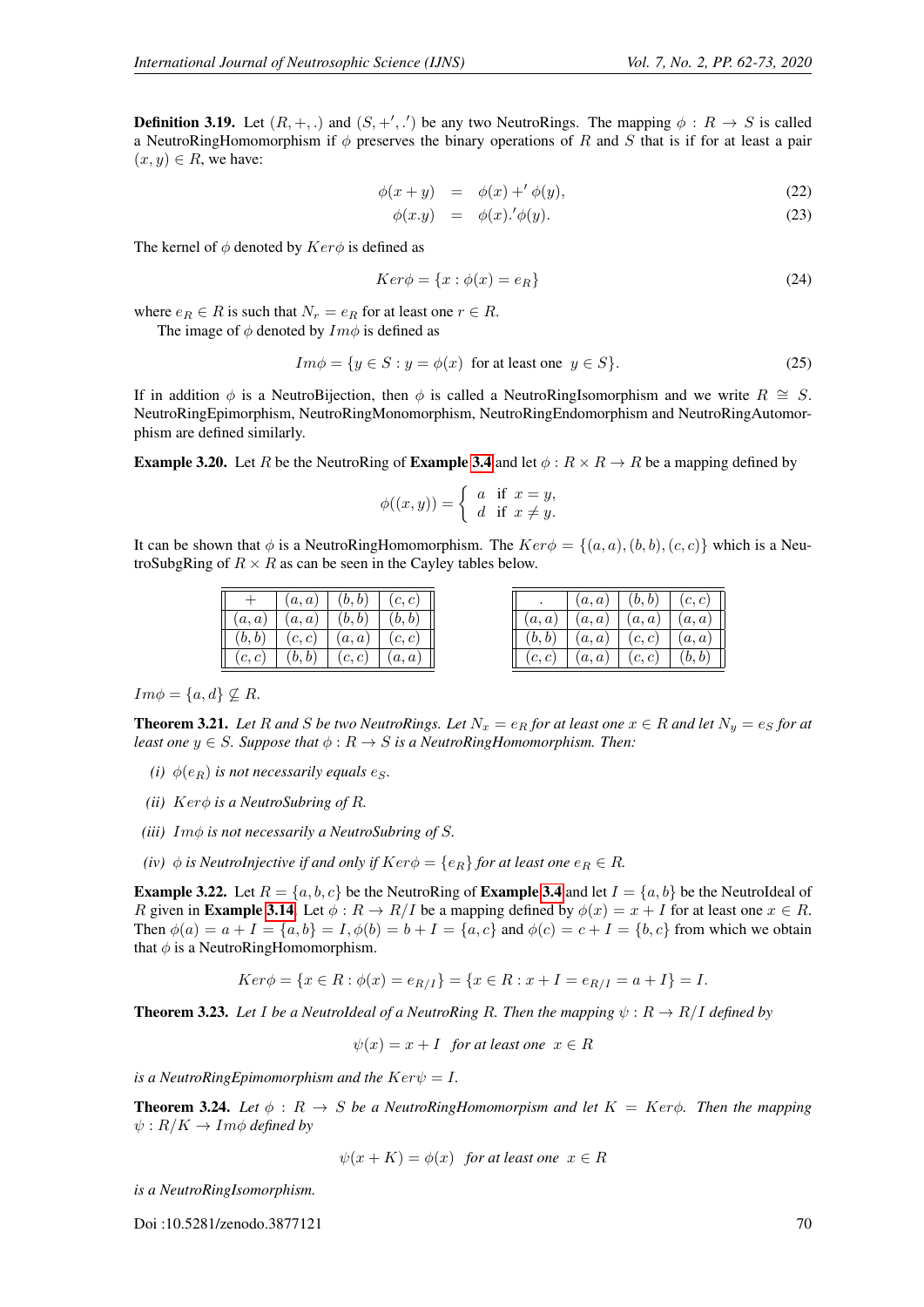*Proof.* Let  $x + K$ ,  $y + K \in R/K$  with at least a pair  $(x, y) \in R$ . Then

$$
\psi((x+K)\oplus (y+K)) = \psi((x+y)+K)
$$
  
\n
$$
= \phi(x+y)
$$
  
\n
$$
= \phi(x+y)
$$
  
\n
$$
= \phi(x)+\phi(y)
$$
  
\n
$$
= \psi(x+K) \oplus \psi(y+K).
$$
  
\n
$$
\psi((x+K)\odot (y+K)) = \psi((xy)+K)
$$
  
\n
$$
= \phi(xy)
$$
  
\n
$$
= \phi(xy)
$$
  
\n
$$
= \phi(x)\phi(y)
$$
  
\n
$$
= \psi(x+K)\odot \psi(y+K).
$$
  
\n
$$
Ker\psi = \{x+K\in R/K : \psi(x+K) = e_{\phi(x)}\}
$$
  
\n
$$
= \{x+K\in R/K : \phi(x) = e_{\phi(x)}\}
$$
  
\n
$$
= \{e_{R/K}\}.
$$

This shows that  $\psi$  is a NeutroBijectiveHomomorphism and therefore it is a NeutroRingIsomorphism that is  $R/K \cong Im\phi$  which is the same as what is obtainable in the classical rings.  $\Box$ 

Theorem 3.25. *NeutroRingIsomorphism of NeutroRings is an equivalence relation.*

*Proof.* The proof is the same as the classical rings.

 $\Box$ 

## 4 Conclusion

We have for the first time introduced in this paper the concept of NeutroRings by considering three NeutroAxioms (NeutroAbelianGroup (additive), NeutroSemigroup (multiplicative) and NeutroDistributivity (multiplication over addition)). Several interesting results and examples on NeutroRings, NeutroSubgrings, NeutroIdeals, NeutroQuotientRings and NeutroRingHomomorphisms are presented. It is shown that the 1st isomorphism theorem of the classical rings holds in the class of NeutroRings. More advanced properties of NeutroRings will be presented in our future papers. Other NeutroAlgebraicStructures such as NeutroModules, NeutroVectorSpaces etc are opened to be developed and studied by other Neutrosophic researchers.

# 5 Appreciation

The author is very grateful to all anonymous reviewers for their valuable observations, comments and suggestions which have contributed immensely to the quality of the paper.

## References

- <span id="page-9-0"></span>[1] Adeleke, E.O., Agboola, A.A.A. and Smarandache, F., Refined Neutrosophic Rings I, International Journal of Neutrosophic Science, vol. 2(2), pp. 77-81, 2020. (DOI:10.5281/zenodo.3728222)
- <span id="page-9-1"></span>[2] Adeleke E.O., Agboola A.A.A. and Smarandache F., Refined Neutrosophic Rings II, International Journal of Neutrosophic Science, vol. 2(2), pp. 89-94, 2020. (DOI:10.5281/zenodo.3728235)
- <span id="page-9-5"></span>[3] Agboola, A.A.A., Introduction to NeutroGroups, International Journal of Neutrosophic Science,Volume 6 , Issue 1, pp. 41-47 , 2020
- <span id="page-9-2"></span>[4] Agboola, A.A.A., On Refined Neutrosophic Quotient Groups, International Journal of Neutrosophic Science, vol. 5 (2), pp. 76-82, 2020. DOI:10.5281/zenodo.3828609.
- <span id="page-9-3"></span>[5] Agboola, A.A.A., Ibrahim, M.A., Adeleke, E.O. and Akinleye, S.A., On Refined Neutrosophic Algebraic Hyperstructures I, International Journal of Neutrosophic Science, vol. 5 (1), pp. 29-37, 2020. DOI:10.5281/zenodo.3789007.
- <span id="page-9-4"></span>[6] Agboola, A.A.A., Ibrahim, M.A. and Adeleke, E.O., Elementary Examination of NeutroAlgebras and AntiAlgebras viz-a-viz the Classical Number Systems, International Journal of Neutrosophic Science, vol. 4 (1), pp. 16-19, 2020. DOI:10.5281/zenodo.3752896.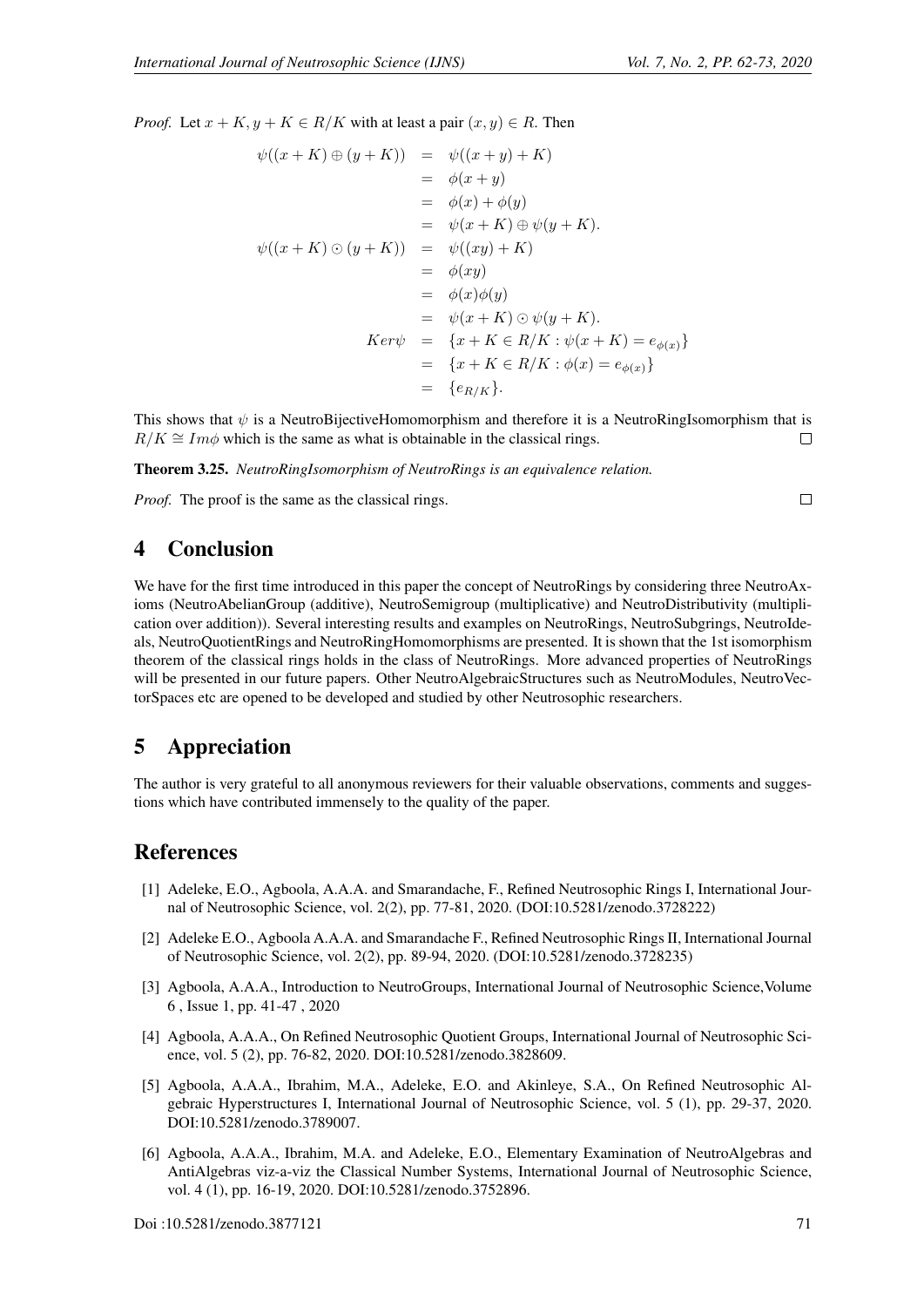- <span id="page-10-4"></span>[7] Agboola, A.A.A., On Refined Neutrosophic Algebraic Structures, Neutrosophic Sets and Systems, vol.10, pp. 99-101, 2015.
- [8] Agboola, A.A.A., Akinola, A.D. and Oyebola, O.Y, Neutrosophic Rings I, International Journal of Mathematical Combinatorics, vol. 4, pp. 1-14, 2011.
- [9] Agboola, A.A.A., Adeleke, E.O. and Akinleye, S.A., Neutrosophic Rings II, International Journal of Mathematical Combinatorics, vol. 2, pp. 1-8, 2012.
- [10] Agboola, A.A.A., Akwu, A.O. and Oyebo, Y.T., Neutrosophic Groups and Neutrosopic Subgroups, International Journal of Mathematical Combinatorics, vol. 3, pp. 1-9, 2012.
- [11] Agboola, A.A.A and Davvaz, B., On Neutrosophic Canonical Hypergroups and Neutrosophic Hyperrings, Neutrosophic Sets and Systems, vol. 2, pp. 34-41, 2014.
- [12] Agboola, A.A.A., Davvaz, B. and Smarandache, F., Neutrosophic Quadruple Hyperstructures, Annals of Fuzzy Mathematics and Informatics, vol. 14, pp. 29-42, 2017.
- <span id="page-10-5"></span>[13] Akinleye, S.A., Smarandache, F. and Agboola, A.A.A., On Neutrosophic Quadruple Algebraic Structures, Neutrosophic Sets and Systems, vol. 12, pp. 122-126, 2016.
- <span id="page-10-1"></span>[14] Atanassov, K., Intuitionistic fuzzy sets, Fuzzy Sets and Systems, Vol. 20, pp. 87-96, 1986.
- <span id="page-10-2"></span>[15] Deli, I., Broumi, S. and Smarandache, F., On neutrosophic refined sets and their applications in medical diagnosis, Journal of New Theory, Vol. 6, pp. 88-98, 2015.
- <span id="page-10-6"></span>[16] Gilbert, L. and Gilbert, J., Elements of Modern Algebra, Eighth Edition, Cengage Learning, USA, 2015.
- <span id="page-10-7"></span>[17] Ibrahim, M.A., Agboola, A.A.A., Adeleke, E.O. and Akinleye, S.A., On Refined Neutrosophic Hypervector Spaces, International Journal of Neutrosophic Science, vol. 4 (1), pp. 20-35, 2020. DOI:10.5281/zenodo.3752906.
- <span id="page-10-3"></span>[18] Liu, P. and Wang, Y., Multiple attribute decision-making method based on single-valued neutrosophic normalized weighted Bonferroni mean, Neural Computing and Applications, Vol. 25 (7-8), pp. 2001- 2010, 2014.
- <span id="page-10-11"></span>[19] Smarandache, F., Introduction to NeutroAlgebraic Structures, in Advances of Standard and Nonstandard Neutrosophic Theories, Pons Publishing House Brussels, Belgium, Ch. 6, pp. 240-265, 2019.
- <span id="page-10-12"></span>[20] Smarandache, F., Introduction to NeutroAlgebraic Structures and AntiAlgebraic Structures (revisited), Neutrosophic Sets and Systems, vol. 31, pp. 1-16, 2020. DOI: 10.5281/zenodo.3638232.
- <span id="page-10-13"></span>[21] Smarandache, F., NeutroAlgebra is a Generalization of Partial Algebra, International Journal of Neutrosophic Science, vol. 2 (1), pp. 08-17, 2020.
- <span id="page-10-9"></span>[22] Smarandache, F. and Pramanik, S., New Neutrosophic Sets via Neutrosophic Topological Spaces, In Operational Research; Eids.; Pons Editions: Brussels, Belgium, Vol. I, pp. 189-209, 2017.
- [23] Smarandache, F. and Pramanik, S., Neutrosophic crisp sets via neutrosophic crisp topological spaces, Neutrosophic Sets and Systems, Vol. 13, pp. 96-104, 2016.
- <span id="page-10-10"></span>[24] Smarandache, F. and Pramanik, S., On Generalized Closed Sets and Generalized Pre-Closed Sets in Neutrosophic Topological Spaces, Mathematics, Vol. 7(1), pp. 1-12, 2019. DOI:DOI.ORG/10.3390/math7010001.
- <span id="page-10-0"></span>[25] Smarandache, F., A Unifying Field in Logics: Neutrosophic Logic, Neutrosophy, Neutrosophic Set, Neutrosophic Probability, (3rd edition), American Research Press, Rehoboth, 2003. http://fs.gallup.unm.edu/eBook-Neutrosophic4.pdf.
- [26] Smarandache, F., n-Valued Refined Neutrosophic Logic and Its Applications in Physics, Progress in Physics, USA, vol. 4, pp. 143-146, 2013.
- <span id="page-10-8"></span>[27] Smarandache, F., (T,I,F)- Neutrosophic Structures, Neutrosophic Sets and Systems, vol. 8, pp. 3-10, 2015.